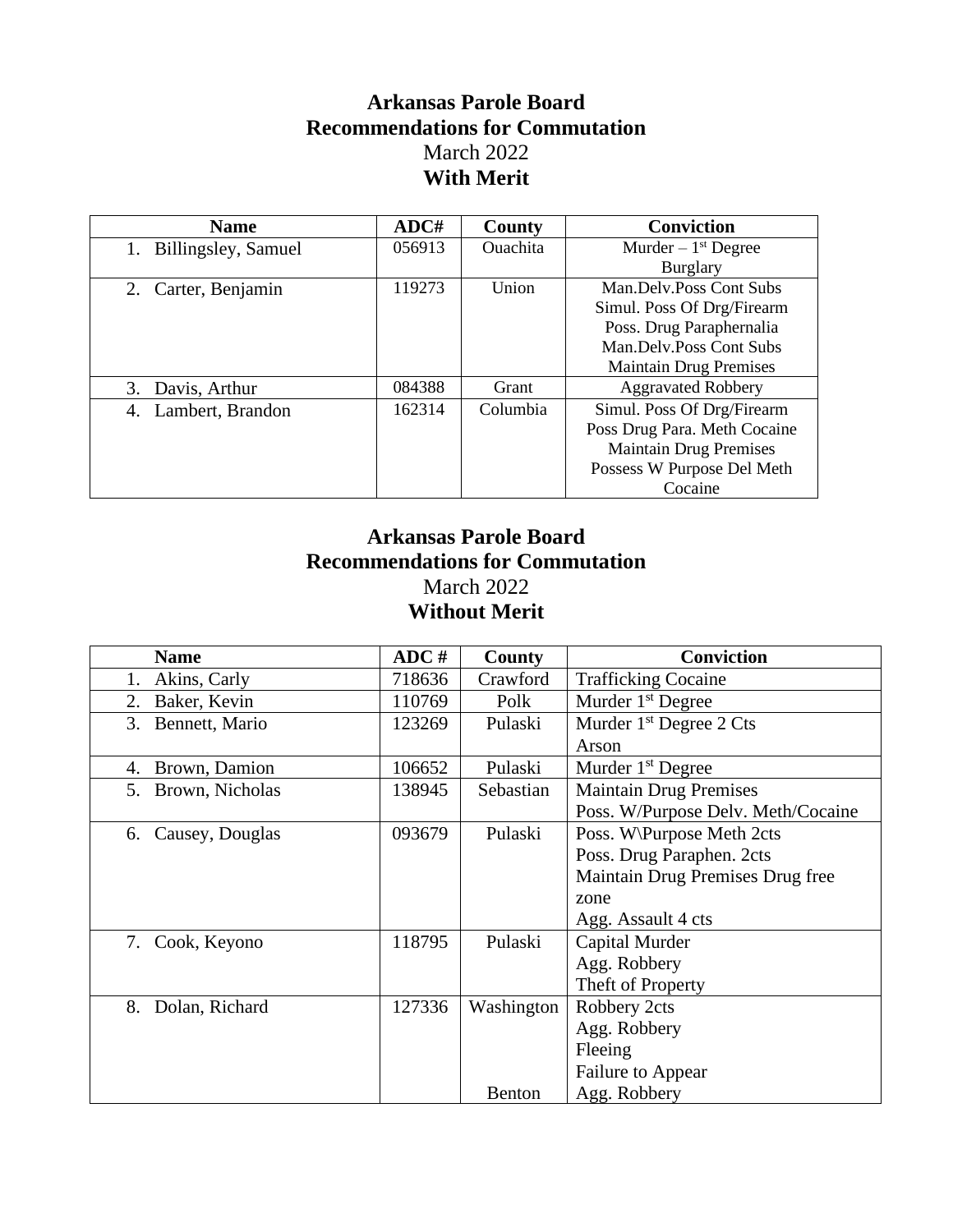| 9. Durham, Randall     | 103319 | <b>Baxter</b> | Agg. Robbery                              |
|------------------------|--------|---------------|-------------------------------------------|
|                        |        |               | Kidnapping                                |
|                        |        |               | Attempt Murder 1 <sup>st</sup> Degree     |
| 10. Harrell, Terrell   | 165868 | Mississippi   | Agg. Robbery                              |
|                        |        |               | Kidnapping                                |
| 11. Hawk, Robert       | 129886 | Boone         | Murder 1 <sup>st</sup> Degree             |
| 12. Henderson, Mark    | 078763 | Clark         | Capital Murder                            |
| 13. Jack, Alvin Jr.    | 500523 | Pulaski       | <b>Negligent Homicide</b>                 |
| 14. Jackson, Christian | 161090 | Pulaski       | Criminal Attempt Capital Murder           |
|                        |        |               | Escape 2 <sup>nd</sup> Degree             |
|                        |        |               | Felony with a Firearm                     |
| 15. Johnson, Deion     | 162765 | Garland       | Discharge Firearm from Vehicle            |
| 16. Loggins, Robert    | 114217 | Union         | Simul Poss. Of Drg/Firearm                |
|                        |        |               | Man. Delv. Poss. Cont. Subs. 2cts         |
|                        |        |               | Fraud Ect. Drug Paraphen.                 |
|                        |        |               | Failure Keep Record Distr.                |
| 17. Marcelis, Brandon  | 144608 | Pulaski       | Agg. Robbery 2cts                         |
| 18. Miles, Cochise     | 119012 | Pulaski       | Capital Murder                            |
|                        |        |               | Agg. Robbery                              |
| 19. Myers, Leslie      | 708695 | Pulaski       | Murder 1 <sup>st</sup> Degree             |
|                        |        |               | Criminal Attempt Capital Murder           |
| 20. Noles, Rocky       | 152006 | Garland       | Murder 1 <sup>st</sup> Degree             |
| 21. Perez, Abdiel      | 152847 | Sevier        | Agg. Robbery                              |
|                        |        | Hempstead     | Agg. Robbery                              |
|                        |        | Milller       | Agg. Robbery                              |
| 22. Ray, Lewis         | 123114 | Ashley        | Rape                                      |
| 23. Reams, Kenneth     | 102054 | Jefferson     | Capital Murder                            |
| 24. Reed, Anthony      | 091194 | Jefferson     | Agg. Robbery                              |
| 25. Robbins, Mike      | 067206 | Greene        | Rape                                      |
| 26. Rutherford, Aaron  | 164392 | Clark         | Poss. Firearm                             |
|                        |        |               | Domestic Battery 2 <sup>nd</sup> Degree   |
|                        |        |               | False Imprisonment 1 <sup>st</sup> Degree |
| 27. Sexton, Stacey     | 757085 | Boone         | Poss. Cont. Sub. Meth 2cts                |
|                        |        |               | Poss. Drug Paraphen.                      |
|                        |        |               | Tampering with Phys. Evid.                |
| 28. Smothers, Joe      | 087240 | Pulaski       | Rape                                      |
| 29. Stallnacker, Jimmy | 103741 | Jackson       | Agg. Robbery                              |
|                        |        |               | Theft of Property                         |
|                        |        |               | Robbery 2cts                              |
| 30. Stuart, Kenneth    | 089811 | Hempstead     | <b>Trafficking Cont. Sub 2cts</b>         |
|                        |        |               | Simul. Poss. Drg/Firearm 2cts             |
|                        |        |               | Poss. With Purpose Delv.                  |
|                        |        |               | Meth/Cocaine                              |
| 31. Tyson, Craig       | 166974 | Lafayette     | Del. Meth/Cocaine 2cts                    |
|                        |        |               | Sexual Assault 2 <sup>nd</sup> Degree     |
| 32. Williams, Edwin    | 129548 | Nevada        | Murder 1 <sup>st</sup> Degree             |
|                        |        |               | Robbery                                   |